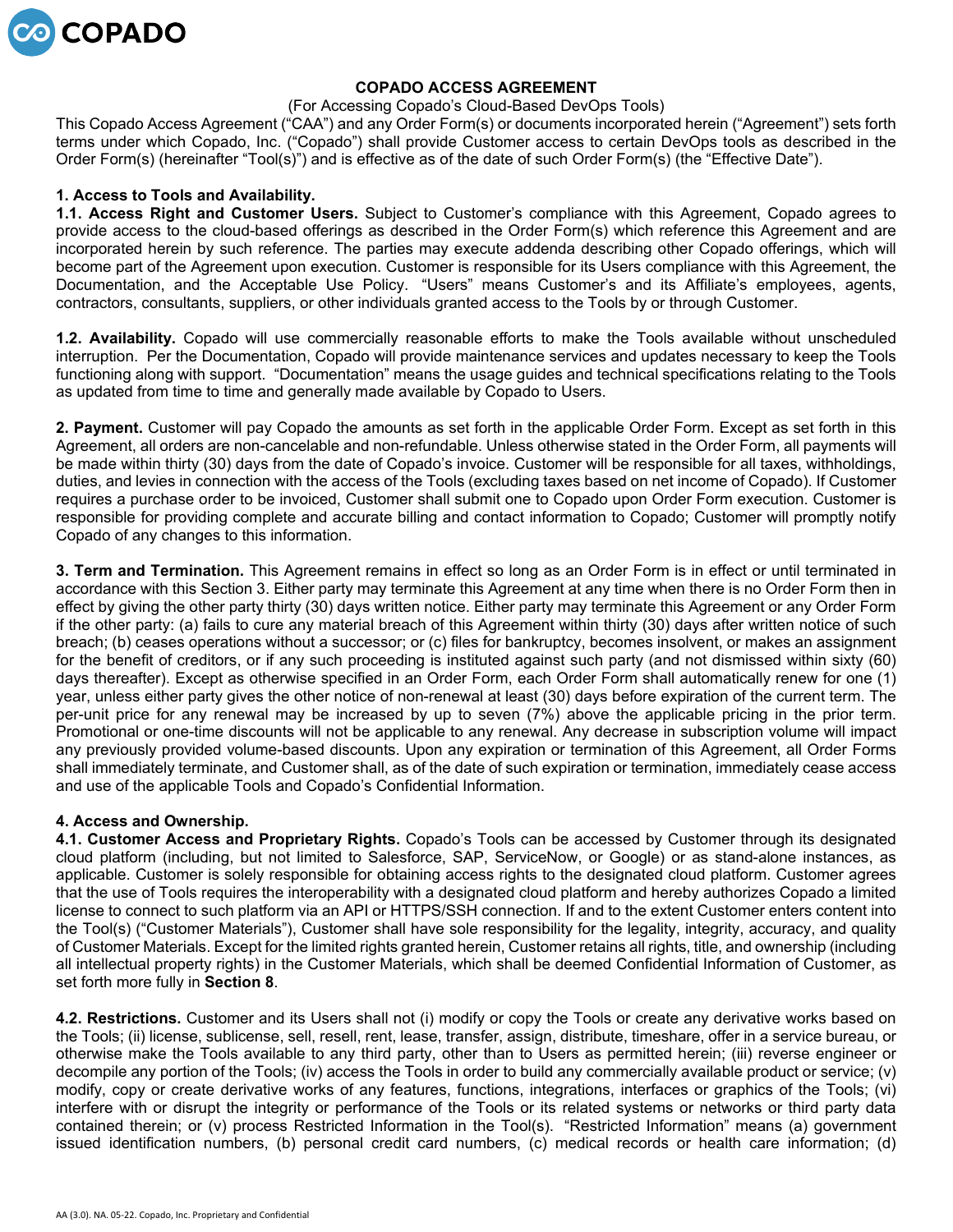

information regulated under the International Traffic in Arms Regulations, (e) technical data restricted under applicable export law, and/or (f) any other personal data without ensuring sufficient legal basis.

**4.3 Copado's Proprietary Rights.** Copado hereby grants Customer a worldwide, royalty-free, non-exclusive right to access and use the Tools for Customer's internal purposes and otherwise in accordance with the Documentation and applicable Order Form. Except for the limited access and use rights granted herein, Copado retains all rights, title, and ownership (including all intellectual property rights) in and to the Tools, Documentation, and any modifications, improvements, and derivative works to them (including any such materials that incorporate any ideas, feedback, or suggestions of Customer). Copado reserves all rights and/or interests not expressly granted to Customer in this Agreement.

**4.4 Use of the Tools.** Unless otherwise provided in the applicable Order Form or Documentation, (a) access to the Tools and Documentation are purchased as subscriptions for the term stated in the Order Form or in the applicable online purchasing portal, (b) additional subscriptions may be added during a subscription term by entering into new Order Forms with Copado, and (c) any add-on subscriptions added via additional Order Forms will be co-terminus unless otherwise expressly stated. Customer agrees that its purchases are not contingent on the delivery of any future functionality or features, or dependent on any oral or written public comments made by Copado regarding future functionality or features. Copado may suspend or terminate Customer's access to the Tools if: (i) it reasonably determines that Customer is violating Copado's Acceptable Use Policy, or (ii) fees owed to Copado are more than thirty (30) days past due and Customer has been notified of such delinquency. Copado will promptly notify Customer of such suspension via electronic notification.

**4.5. Usage Limits.** Access to the Tools may be subject to usage limits specified in Order Forms or Documentation. If Customer exceeds a contractual usage limit, Copado may work with Customer to seek to reduce Customer's usage so that it conforms to that limit. If, notwithstanding Copado's efforts, Customer is unable or unwilling to abide by a usage limit, Customer will execute an Order Form for additional quantities of the applicable subscription promptly upon Copado's request or pay any invoice for excess usage in accordance with Section 2 above.

**4.6 Security**. Copado will maintain industry standard administrative, physical and technical safeguards for protection of the security, confidentiality and integrity of Customer Materials processed in the Tools, as described in the Documentation. The safeguards will include measures designed to prevent unauthorized access, use, modification or disclosure of such Customer Materials.

## **5.Warranties**

**5.1 Limited Warranty.** Copado warrants that during the applicable Order Form term; (i) the Tools shall perform materially in accordance with its Documentation and the Agreement, and (ii) the functionality of the Tools will not be materially decreased during a subscription term as specified in the Order Form. For purposes of this Section 5 (Limited Warranty), "Tools" shall not include items that Customer has elected to use on a no charge or evaluation basis. In the event Customer notifies Copado of a breach of warranty, Copado shall either (a) correct the non-conforming Tools at no additional charge to the Customer; or (b) if Copado is unable to correct such deficiencies after good-faith efforts, Customer may terminate the applicable subscription and shall be entitled to a pro-rata portion of any unused and prepaid fees for the defective subscription. The remedies set forth in this subsection shall be Customer's sole remedy and Copado's sole liability for a breach of these warranties. EXCEPT FOR THE FOREGOING WARRANTY, ALL SERVICES ARE PROVIDED "AS IS" AND COPADO EXPRESSLY DISCLAIMS ANY AND ALL OTHER WARRANTIES OF ANY KIND OR NATURE, WHETHER EXPRESS, IMPLIED, OR STATUTORY, INCLUDING WITHOUT LIMITATION, THE IMPLIED WARRANTIES OF TITLE, NON-INFRINGEMENT, MERCHANTABILITY, AND FITNESS FOR A PARTICULAR PURPOSE.

**5.2 Mutual Warranty**. Each party represents and warrants that it (i) has validly entered into this Agreement and has the legal power to do so and (ii) shall comply with all applicable local, state, national, international, or foreign law or regulation in connection with its performance under this Agreement.

**6. Limitation of Liability.** TO THE MAXIMUM EXTENT PERMITTED BY LAW, NEITHER PARTY WILL BE LIABLE FOR ANY LOSS OF USE, INTERRUPTION OF BUSINESS, LOST PROFITS, OR ANY INDIRECT, PUNITIVE, SPECIAL, INCIDENTAL, OR CONSEQUENTIAL DAMAGES OF ANY KIND REGARDLESS OF THE FORM OF ACTION WHETHER IN CONTRACT, TORT (INCLUDING NEGLIGENCE), STRICT PRODUCT LIABILITY, OR OTHERWISE, EVEN IF IT HAS BEEN ADVISED OF THE POSSIBILITY OF SUCH DAMAGES. IN NO EVENT SHALL EITHER PARTY'S AGGREGATE LIABILITY EXCEED THE AMOUNT PAID OR PAYABLE BY CUSTOMER FOR THE TOOL(S) GIVING RISE TO THE LIABILITY IN THE TWELVE (12) MONTH PERIOD PRECEDING THE EVENT GIVING RISE TO THE CLAIM. THE PARTIES AGREE THAT THE LIMITATIONS SPECIFIED IN THIS SECTION 6 WILL SURVIVE AND APPLY EVEN IF ANY LIMITED REMEDY SPECIFIED IN THIS AGREEMENT IS FOUND TO HAVE FAILED OF ITS ESSENTIAL PURPOSE.

## **7. Mutual Indemnification.**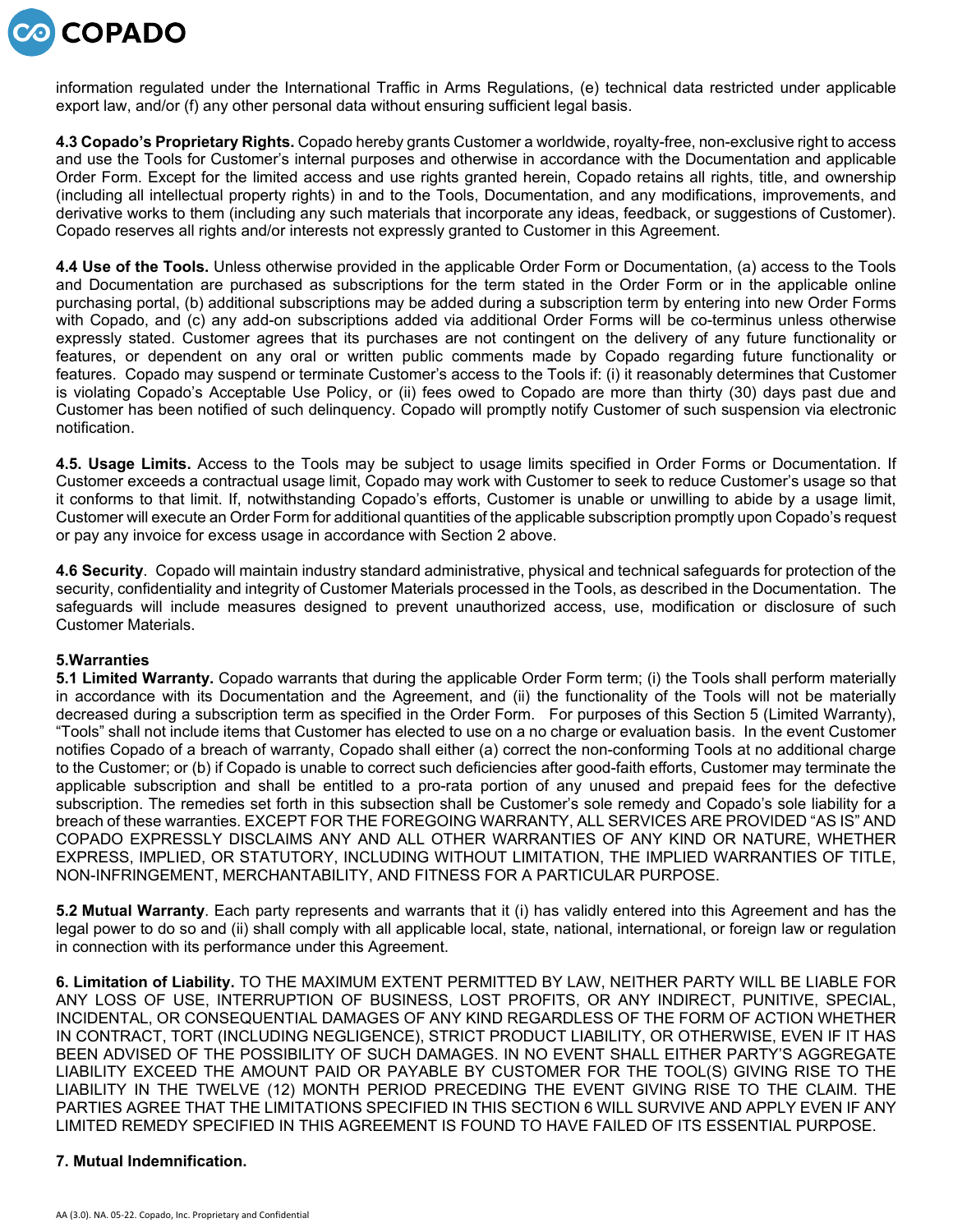

**7.1. Indemnification by Copado.** Copado shall defend customer against any claim, demand, suit, or proceeding made or brought against Customer by a third party alleging that the use of the Tools as permitted hereunder infringes or misappropriates the intellectual property rights of a third party (a "Claim Against Customer"), and shall indemnify Customer for any damages, attorney fees, and costs finally awarded against Customer as a result of, and for the amounts paid by Customer under a judgment, or court approved settlement of, a Claim Against Customer; provided that Customer (a) promptly gives Copado written notice of the Claim Against Customer; (b) gives Copado sole control of the defense and settlement of the Claim Against Customer (provided that Copado may not settle any Claim Against Customer unless the settlement unconditionally releases Customer of all liability); and (c) provides to Copado all reasonable assistance, at Copado's expense. In the event of a Claim Against Customer, or if Copado reasonably believes the Tools may infringe or misappropriate a third party's intellectual property rights, Copado may, in its sole discretion and at no cost to Customer: (i) modify the Tools so that they no longer infringe or misappropriate, which shall not be considered a breach of this Agreement, (ii) obtain a license for continued use of the Tools in accordance with this Agreement, or (iii) terminate access for such Tools upon thirty (30) days written notice and refund to Customer any prepaid fees covering the remainder of the term of such subscriptions after the effective date of such termination. Copado shall have no liability or obligation hereunder with respect to any claim based upon (a) use of any Tools in violation of the Acceptable Use Policy or Documentation; (b) modifications, alterations, combinations or enhancements of the Tools not created by or for Copado; (c) Customer's continuing allegedly infringing activity after being notified thereof, or its continuing use of any version after being provided modifications that would have avoided the alleged infringement; or (d) any intellectual property right in which Customer or any Customer Affiliates has an interest.

**7.2. Indemnification by Customer.** Customer will defend Copado and its Affiliates against any claim, demand, suit, or proceeding made or brought against Copado by a third party (a) alleging that the combination of a third-party application or configuration provided by Customer and used with the Tools, infringes or misappropriates such third party's intellectual property rights, or (b) arising from Customer's use of the Tools in an unlawful manner or in violation of the Agreement (each a "Claim Against Copado"), and shall indemnify Copado for any damages, attorney fees and costs finally awarded against Copado as a result of, or for any amounts paid by Copado under a judgment, or court-approved settlement of, a Claim Against Copado; provided that Copado (a) promptly gives Customer written notice of the Claim Against Copado; (b) gives Customer sole control of the defense and settlement of the Claim Against Copado (provided that Customer may not settle any Claim Against Copado unless the settlement unconditionally releases Copado of all liability); and (c) provides to Customer all reasonable assistance at Customer's expense.

This Section 7 (Mutual Indemnification) states the indemnifying party's sole liability to, and the indemnified party's exclusive remedy against, the other party for any type of claim described in this Section.

**8. Confidential Information.** Each party agrees that all code, inventions, know-how, business, technical and financial information it obtains ("Receiving Party") from the disclosing party ("Disclosing Party") constitutes the confidential information of the Disclosing Party ("Confidential Information"), provided that it is identified as confidential at the time of disclosure or should be reasonably known by the Receiving Party to be Confidential Information due to the nature of the information disclosed and the circumstances surrounding the disclosure. The Tools and any updates, upgrades, modifications, derivatives, specifications, technical guides, or other software, or other documentation provided by Copado (or its agents) shall be deemed Confidential Information of Copado without any marking or future designation. Except as expressly authorized herein, the Receiving Party will hold in confidence and not use or disclose any Confidential Information. The Receiving Party's nondisclosure obligation shall not apply to information which the Receiving Party can document: (i) was rightfully in its possession or known to it prior to receipt of the Confidential Information; (ii) is or has become public knowledge through no fault of the Receiving Party; (iii) is rightfully obtained by the Receiving Party from a third party without breach of any confidentiality obligation; (iv) is independently developed by employees of the Receiving Party who had no access to such information; or (v) is required to be disclosed pursuant to the regulation, law, or court order (but only to the minimum extent required to comply with such regulation or order and with advance notice to the Disclosing Party). The Receiving Party acknowledges that disclosure of Confidential Information would cause substantial harm for which damages alone may not be a sufficient remedy, and therefore that upon any such disclosure by the Receiving Party the Disclosing Party shall be entitled to seek appropriate equitable relief in addition to whatever other remedies it might have at law. Upon termination or expiration of this Agreement, if Copado is in possession of any Customer Materials, Copado shall delete, return, or make available to Customer all Customer Materials then in its possession. Copado will retain Customer Materials for 30 days following termination or expiration. Once 30 days have elapsed, Copado will permanently delete the Customer Materials.

**9. Export.** Customer acknowledges that the Tools may be subject to export restrictions by the US government and import restrictions by certain foreign governments. Customer shall not remove or export from the US or allow the export or reexport of any part of the Tools in violation of any US export law or regulation to a US-embargoed country. Customer warrants that it is not named on any US government denied-party list.